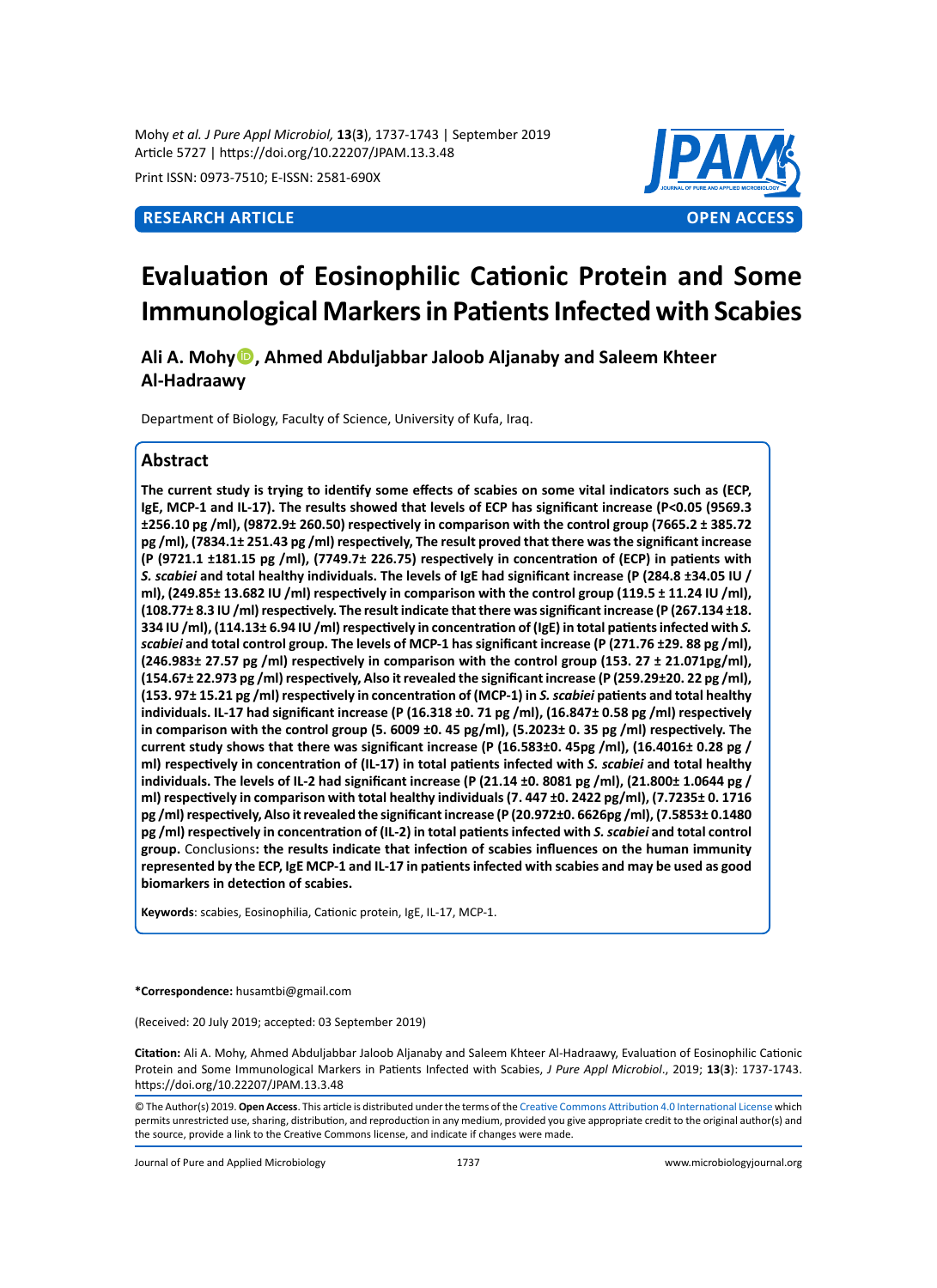#### **INTRODUCTION**

Scabies is an important skin disease infested human, domestic and wild animals caused by microscopic obligate ectoparasites called *Sarcoptes scabiei* that lives and reproduces in the epidermis of skin for human and many mammalian hosts and lead to significant human and animal morbidity and mortality (Beugnet *et al*.,2016). It is one of the three most common skin diseases in children, along with ringworm and bacterial skin infections (Vos, 2012) .As of 2010 it affects nearly 100 million people (1.5% of the world population) and is common in both sexes (Georgis, 2014). The symptoms may be worsens during the night and the skin is scratched, due to itching, and the skin layer breakdown and injury to other types of bacterial infection. The mites intersect into the skin to live and shed their eggs there (Al-Hadraawy and Hessen, 2017). Symptoms of scabies occur due to the sensitivity of the mites, Infection is usually caused by ten to fifteen mites and the scabies infection is caused by direct contact with the skin of the injured person as in intercourse, the disease may spread before the onset of symptoms, and overcrowded living conditions may increase the likelihood of spread of the disease such as child care centers, adjacent homes and prisons (Al-Hadraawy and Hessen, 2017). Immune response of the host displays delayed inflammatory and adaptive immune responses to this parasite for reason the ability of mites to modulate multiple features of the human's inflammatory and immune responses, In some cases small holes can be seen on the skin, symptoms usually appear after 4-6 weeks, they appear in most parts of the body or in



**Fig. 1.** Comparison between serum level of ECP in patients with *Sarcoptes scabiei* and control group

certain areas only, such as the wrists and between the fingers or along the waist circumference, the head may be affected (Al-Hadraawy *et al.,* 2016;Walton, 2010).

#### **MATERIALS AND METHODS**

This study was done on 58 patients consist of (29 male and 29 female) and 30 healthy control separate to (15 male and 15 female). All these cases were collected from Hospitals in University of Kufa and diagnosis by light microscopic method for examining on the *Sarcoptes scabiei* mite or its eggs, at zoological laboratory of faculty of science in An-Najaf province from March 2017 to February 2018.

#### **Isolation of serum**

Six milliliters of blood were collected from two groups; healthy and patients, then drawn in sterile tubes and left at room temperature for 25 minutes. Then centrifugation was done at 3500 rpm for 6 minutes. Serum was collected and kept in sterile tubes at deep freeze at -20 until use. **Detection of immune markers**

# ECP, IgE MCP-1 and IL-17 human biomarkers were used in the current study provided from Elabscience Company, Bulgaria and determined by using ELISA device (Human reader, Germany) according to Manufacturer Company. **Statistical analysis**

Graph pad prism version 10 computer software was used in the current study. T-test was used to comparison between mean of all samples. When P-value less than 0.05 considered as statistically significant (Al-Hadraawy, 2016; Aljanaby AAJ and Alhasnawi, 2017).



**Fig. 2.** Comparison between serum level of ECP in total patients infection with *Sarcoptes scabiei* and total control group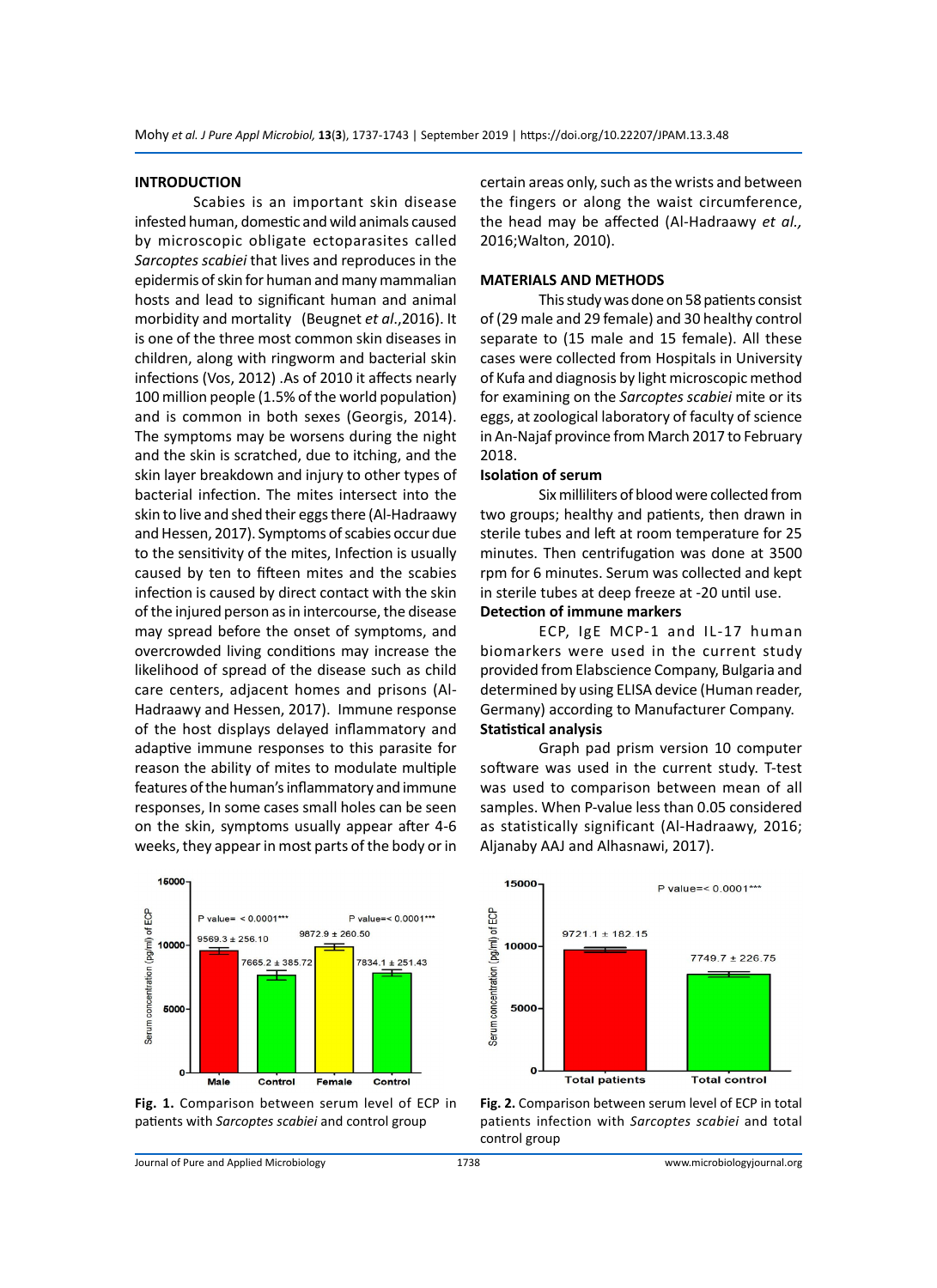### **RESULTS**

#### **Eosinophilic cationic protein (ECP)**

The results of the current study proved that there was significant increase in ECP level in male and female patients with *S. scabiei* were significant increase (P<0.05 (9569.3 ±256.10 pg / ml), (9872.9± 260.50) respectively in compared to the control group (7665.2  $\pm$  385.72 pg /ml), (7834.1± 251.43 pg /ml) respectively. The results indicate that there was significant increase (P (9721.1 ±181.15 pg /ml), (7749.7± 226.75) respectively in concentration of ECP in total scabies patients and total healthy individuals (Fig. 1,2).



**Fig. 3.** Comparison between serum level of IgE in male and female with *Sarcoptes scabiei* and control group

#### **Serum concentration of MCP-1 (pg/ml)**

The current study revealed that concentration of (MCP-1) in both male and female patients with *S. scabiei* were significant increase (P<0.05 (271.76 ±29. 88 pg /ml), (246.983± 27.57) respectively in compared to the control group



**Fig. 5.** Comparison between serum level of MCP-1 in male and female with *Sarcoptes scabiei* and control group

#### **Serum concentration of IgE (IU/ml)**

The current study revealed that concentration of IgE in both male and female patients with *S. scabiei* were significant increase (P<0.05 (284.8 ±34.05 IU /ml), (249.85± 13.682) respectively in compared to the control group (119.5 ± 11.24 pg /ml), (108.77± 8.3 IU /ml) respectively, on the other hand, it revealed the significant increase (P (267.134 ±18. 334 IU /ml), (114.13± 6.94 IU /ml) respectively in concentration of IgE in patients with *S. scabiei* and total healthy individuals (Fig. 3,4).



**Fig. 4.** Comparison between serum level of IgE in total patients and total control

(153. 27 ± 21.07 1IU/ml), (154.67± 22.973 pg / ml) respectively, on the other hand, revealed the significant increase (P (259.29±20. 22 pg /ml), (153. 97± 15.21 pg /ml) respectively in concentration of (MCP-1) in total patients with *S. scabiei* and total healthy individuals (Fig. 5, 6).



**Fig. 6.** Comparison between serum level of MCP-1 in total patients and total control with *Sarcoptes scabiei*

Journal of Pure and Applied Microbiology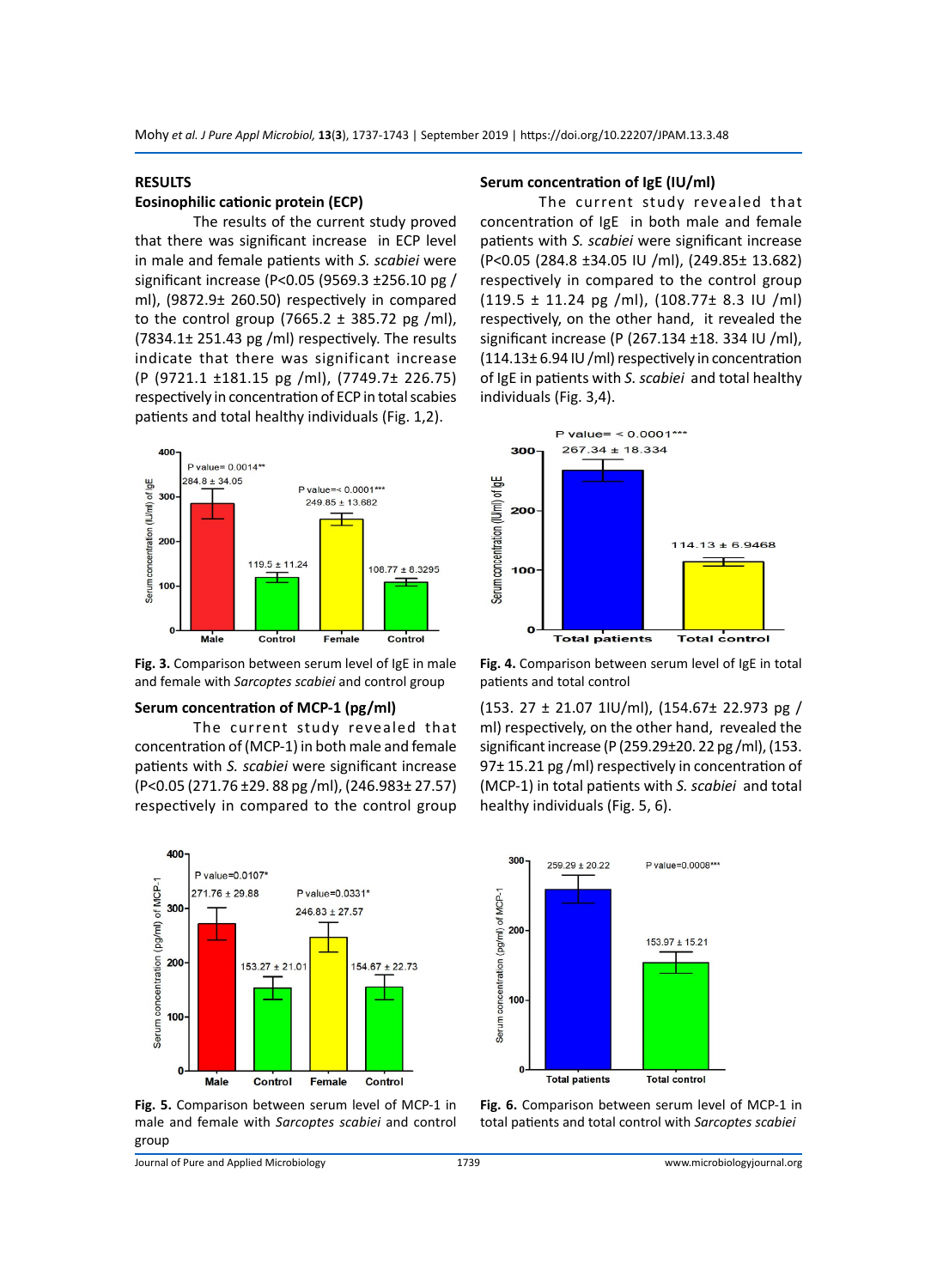#### **Serum concentration of IL-17 (pg/ml)**

The current study revealed that concentration of (IL-17) in both male and female patients with *S. scabiei* were significant increase (P<0.05 (16.318 ±0. 71 pg /ml), (16.847± 0.58) respectively in compared to the control group



**Fig. 7.** Comparison between serum level of IL-17 in male and female with *Sarcoptes scabiei* and control group

(5. 6009 ±0. 45 pg/ml), (5.2023± 0. 35 pg /ml) respectively, and proved that there was significant increase (P (16.583±0. 45pg /ml), (16.4016± 0.28 pg /ml) respectively in concentration of (IL-17) in total patients with *S. scabiei* and total healthy individuals (Fig. 7,8).



#### **Discussion**

The present study indicate that there was significant increase in the serum level of eosinophilic cationic protein in both male and female patients with *S. scabiei* parasite compared to control group, also in total patients with *S. scabiei* compared to the total control group, this increase may be due to interaction between the human immune response and *S. scabiei* antigens or influences of products from scabies mites that caused activated eosinophils, neutrophils, basophils and others immune cells which produced in high numbers in allergic inflammation and helminthes infections to produce cytokines, the granulocytes of eosinophil appear in large numbers at inflammatory sites and in response to infections caused by parasites, These granular cells have positively charged proteins, the eosinophil cationic protein is one of four essential proteins that enter the surrounding tissue and stimulate the secretion of the amino acid granules, although ECP varies widely from one patient to another, some studies show that the measurement of this protein by serum monitors many inflammatory diseases, ECP is one of the important natural defense against invading parasites , allergic inflammatory disease and gastrointestinal diseases

**Fig. 8.** Comparison between serum level of IL-17 in total patients and total control with *Sarcoptes scabiei* and control group

(Wardlaw 1994; Sajad *et al.,* 2017; Majeed and Aljanaby , 2019). The present study similar to study of Czech *et al.*) 1992) who revealed that serum concentrations of ECP have been related with atopic dermatitis activity and correlated with erythema, papules, pruritus and skin score. The results of study corresponding to study of Charlotte *et al.*) 2009) who recorded that concentration of serum ECP was elevated in patients with allergic disease as compared with the healthy controls groups due to elevated blood eosinophil counts, basophils, neutrophils and others immune cells. The results of study showed a significant increase in the serum level of IgE in male and female patients infected with *S. scabiei* parasite compared to control group, also in total patients with *S. scabiei* compared to the total control group, this increase may be due to allergenic protein which secretion from *S. scabiei* in host skin lead to type1 hypersensitivity reaction in patients infested with scabies which is responsible for expelling the parasite and products from the borrows by the intense itching and scratching, which in turn leads to sudden reduction in parasite density at time when itching started (Al-Rawi, 2000; Adam *et al.,* 2019). The sensitization of the host to the mites and its products may be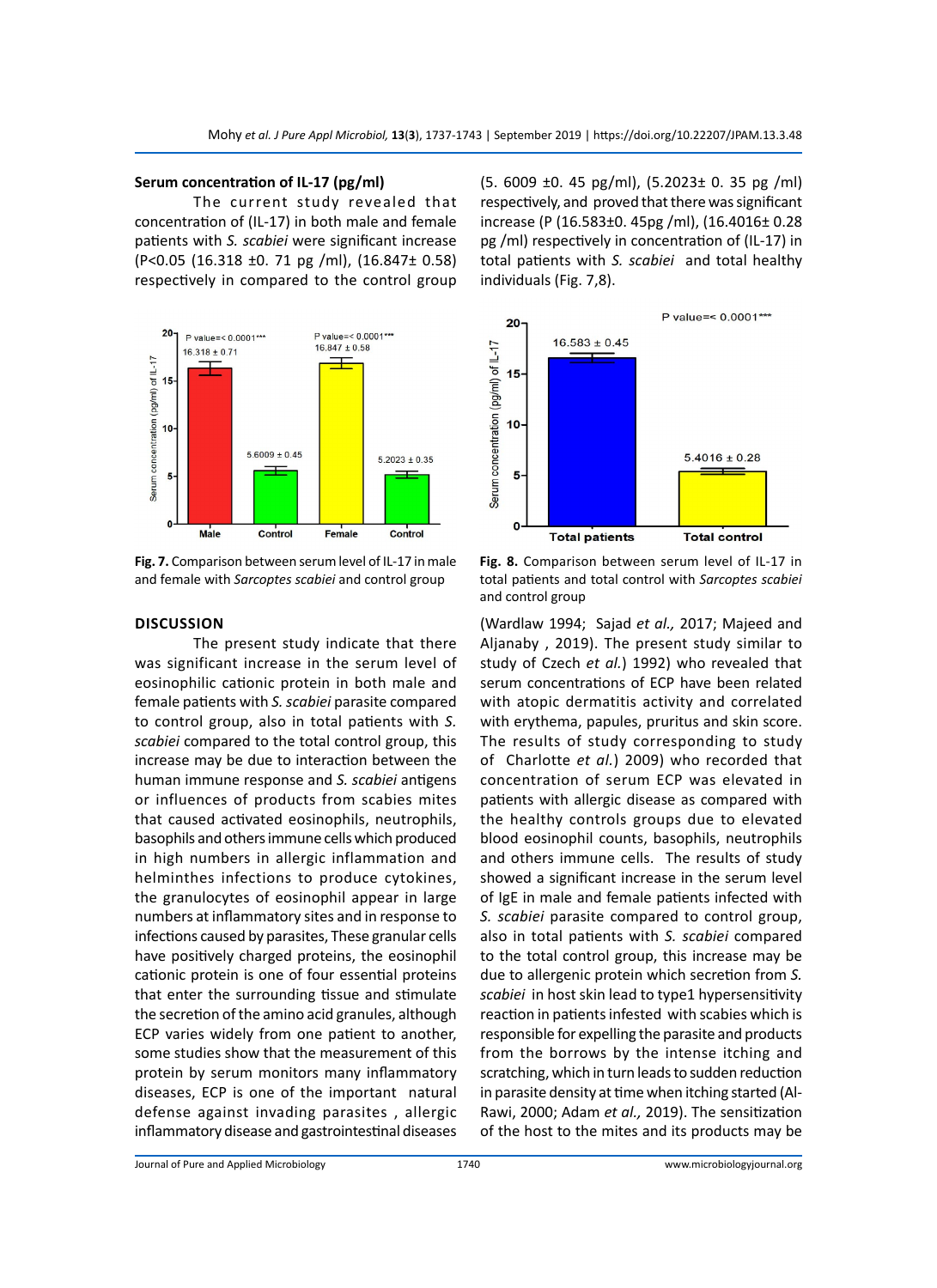has an important role in pathogenesis of scabies (Van Nest, 1986). The current study agreed with study of (Elmaraghy and Elmeghawry, 2011; Al-Hadraawy and Hessen, 2017) were showed a significant increase in the serum level of IgE in male and female patients infected with *S. scabiei*  parasite compared to control group. But not agreed with study of Ibrahim *et al*. (2012) who revealed that concentration of IgE was lower than its cut off concentration in 50% of patients with scabies, whereas the rest patients with scabies had elevated concentration of IgE. Also agreed with study of Jayaraj *et al.* (2011) who revealed that levels of IgE immunoglobulin was elevated in patients with scabies in compared to control group. The current study agreed with study of Maizels *et al.* (2005) that showed a significant increase in the serum level of total IgE in patients infected with helminthes parasite infections and allergic diseases in compared to control group. The results of study showed a significant increase in the serum level of MCP-1 in male and female patients infected with *Sarcoptes scabiei* parasite compared to control group, also in total patients with *S. scabiei* compared to the total control group, this increase may be due to interaction between the human immune response and *S. scabiei* antigens (Sajad *et al.,* 2017; Hayder and Aljanaby, 2019), or may be due to essential role of *S. scabiei* in demonstrate chemotaxis of neutrophils, eosinophils, macrophages, and Th2- lymphocytes into the skin have shown increased expression levels of keratinocytederived chemokines including IL-8, MCP-1, Eotaxin, and Eotaxin-2 (Shiraki *et al*., 2006; Aljanaby 2013). The results of study agreed with study of Cheng *et al.* (2010) who reported that the concentration of MCP-1 elevated in patients with scabies as compared to the total control group due to action of macrophage migration inhibitory factor which can induce secretion of TNFa Tumor Necrosis Factor-ב), INFc Interferon gamma (IFNT), IL-1b, IL-12, IL-6, IL-8 (CXCLD ), MCP-1 and others from mammalian cells and expression of the cell adhesion molecules ICAM-1 and VCAM-1.

The results of study showed a significant increase in the serum level of IL-17 in male and female patients infected with *Sarcoptes scabiei*  parasite compared to control group, also in total patients with *S. scabiei* compared to the total control group, this increase may be due to hypersensitivity reactions in patients infested with scabies caused by the secretion of different materials by *S. scabiei* in the host skin (McCarthy *et al.,* 2004; Hengge *et al.,* 2006; Liu *et al.,* 2016; Aljanaby and Medhat 2017). During 4 weeks from infestation of scabies the immunity developed and appears of first symptom (Walton *et al.,* 2008). The human body is facing numerous pathogens every day, but only few of them causing diseases that because we have natural defense system that called innate immune system. It is the first line of host defense (Judith *et al.,* 2013; Mohy *et al.,* 2018 ).Also may by digging the adult female mite in the host skins and stimulated the immune response of host through the life cycle of *Sarcoptes scabiei* (Currie *et al.*, 2010; Al-Hadraawy and Hessen, 2017). The current results may be due to stimulating many cells of the innate immune system; in particular, they recruit to and activate neutrophils, eosinophils and other immune cells at sites of inflammation, and stimulate endothelial and epithelial cells to synthesize the different inflammatory cytokines particularly the interleukin-17 which is associated with hyper-IgE syndrome, also associated with the skin inflammation and producing CD4+ (T-helper) (Weaver *et al.,* 2007; Kai *et al.,* 2013; Hahn *et al.,* 2016; Aljanaby *et al.,* 2018). The results of current study agreed with study of Luo (2016) who recorded that higher concentration of interleukin-17 and interleukin -23 in crusted scabies are the first to indicate a contribution of Th17 associated cytokines to a dysregulated immune response in crusted scabies pathology **(**Arlian and Morgan, 2006; Gonzalez-Lombana *et al,.* 2013; Martin *et al.*, 2014).

#### **ACKNOWLEDGEMENTS**

We are thankful to the Central Hospital of Al-Najaf for providing all samples in this study.

#### **CONFLICT OF INTEREST**

The authors declares that there is no conflict of interest.

#### **ETHICS STATEMENT**

The ethics of statement in this study according to College of Medicine, University of Kufa, Iraq.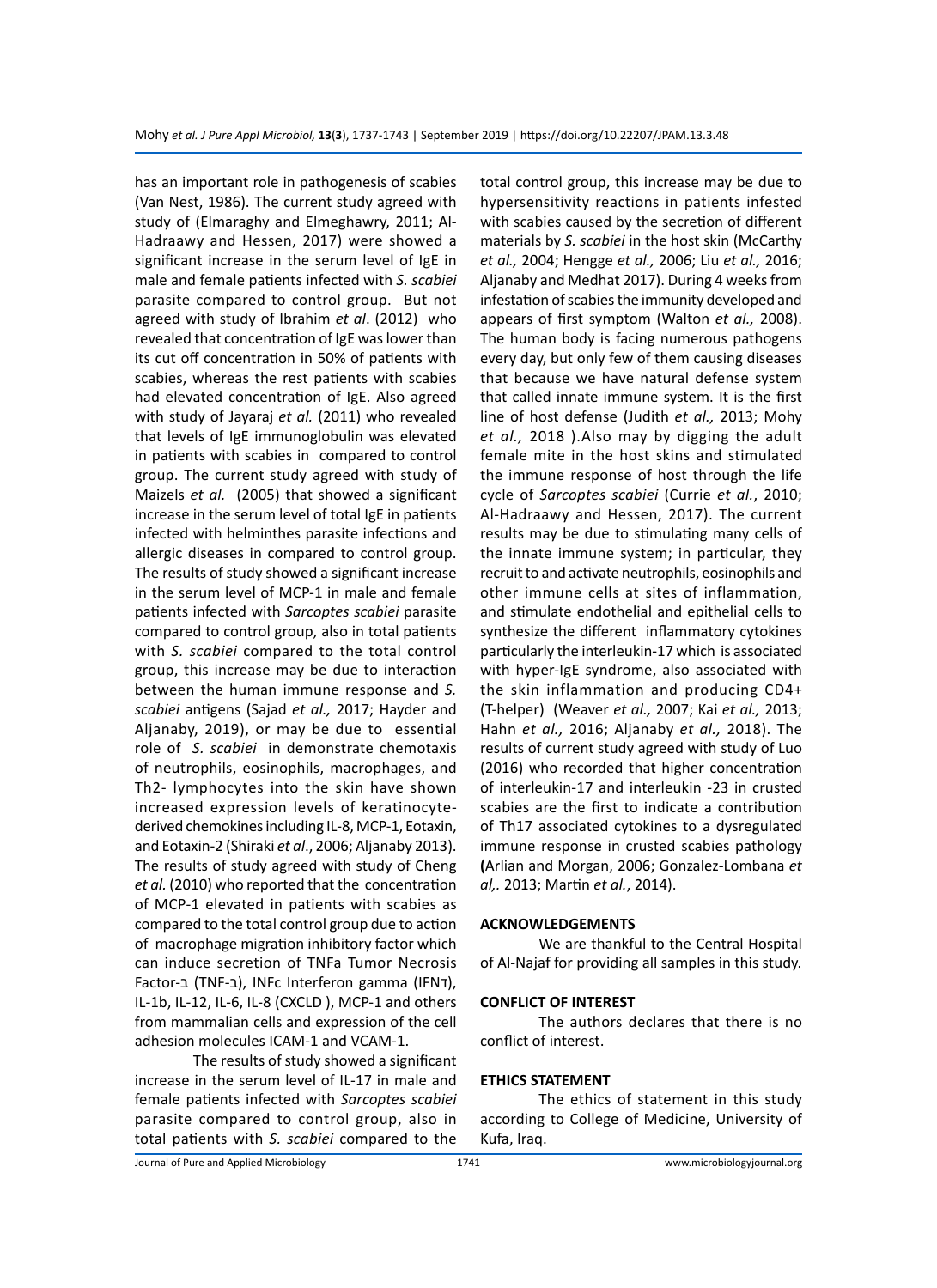# **DATA AVAILABILITY**

All datasets generated or analyzed during this study are included in the manuscript and are also available in the University of Kufa, Faculty of Science, Iraq and authors.

#### **FUNDING**

None.

# **AUTHORS' CONTRIBUTION**

AAM collected samples and did the measurement of immune biomarkers. AAJ and SKA wrote the manuscript. AAJ did the statistical analysis. All authors read and approved the final manuscript.

#### **REFERENCES**

- 1. Beugnet F, Vos C, Liebenberg J, Lיnaןg H, Diane L, and Josephus F. Efficacy of afoxolaner in a clinical field study in dogs naturally infested with Sarcoptes scabiei*, Parasite.* 2016; **23**(26)1-10. https://doi.org/10.1051/ parasite/2016026
- 2. Vos T. Years lived with disability (YLDs) for 1160 sequelae of 289 diseases and injuries 1990–2010: a systematic analysis for the Global Burden of Disease Study2010. *Lancet*. 2012; **380** (9859): 216366.
- 3. Georgi P. arasitology for Veterinarians . Elsevier Health Sciences. 2014; PP 68. ISBN 9781455739882.
- 4. Al-Hadraawy SK and Hessen HB. Hematological and Epidemiological Study for Patients Infected with Scabies. *J. Pharm. Sci. & Res.* 2017; **9**(6): 897-900.
- 5. Al-Hadraawy SK, Al-Hadraawy MK, Ali HA, Hydar MK. Evaluation levels of immunoglobin g and lipid profile in patients infected with hydatid cyst in al-najaf governate, Iraq. *Asian Jr. of Microbiol. Biotech. Env. Sc*. 2016; **18**(1): 101-104
- 6. Walton SF. The immunology of susceptibility and resistance to scabies. *Parasite Immunology*, 2010; **32**(8): 532–540. https://doi.org/10.1111/j.1365- 3024.2010.01218.x
- 7. Aljanaby AAJ and Alhasnawi HMRJ. Phenotypic and Molecular Characterization of Multidrug Resistant *Klebsiella pneumoniae* Isolated from Different Clinical Sources in Al-NajafProvince-Iraq. *Pak J Biol Sci*. 2017; **20**(5): 217-232. https://doi.org/10.3923/ pjbs.2017.217.232
- 8. Wardlaw AJ. Eosinophils in the 1990s: new perspectives on their role in health and disease". *Postgrad Med J.* 1994; **70**:(826): 536–52. https://doi.org/10.1136/ pgmj.70.826.536
- 9. Sajad AB, Kate EM, Xiaosong L and Shelley FW. Host immune responses to the itch mite, Sarcoptes scabiei, in humans, *Parasites & Vectors.* 2017; **10**:385. https:// doi.org/10.1186/s13071-017-2320-4
- 10. Majeed HT, Aljanaby AAJ. Antibiotic Susceptibility Patterns and Prevalence of Some Extended Spectrum Beta-Lactamases Genes in Gram-Negative Bacteria Isolated from Patients Infected with Urinary Tract

Infections in Al-Najaf City, Iraq. *Avicenna journal of medical biotechnology.* 2019; **11**(2):192.

- 11. Czech W, Krutmann J, Schצpf E. and Kapp A. Serum eosinophil cationic protein (ECP) is a sensitive measure for disease activity in atopic dermatitis". *Br. J. Dermatol.* 1992; **126**(4): 351–5. https://doi. org/10.1111/j.1365-2133.1992.tb00677.x
- 12. Charlotte W, Jenny R and Per V. Eosinophil Cationic Protein (ECP) Is Processed during Secretion*, J Immunol;*  2009; **183**: 3949-3954. https://doi.org/10.4049/ jimmunol.0900509
- 13. Al-Rawi JR. Immunology of scabies. *Iraqi J. Comm. Med*. 2000; **13**(1): 88-90.
- 14. Adam RW, Al-Labban HMY, Aljanaby AAJ, Abbas NA. Synthesis, Characterization and Antibacterial Activity of Some New of Novel 1,2,3-Triazole-Chalcone Derivatives from N-Acetyl-5H-Dibenzo [b,f] Azepine-5-Carboxamide. *Nano Biomed. Eng*. 2019; **11**(2): 99- 110. https://doi.org/10.5101/nbe.v11i2.p99-110
- 15. Van Nest D. Immunology of scabies. *Parasitology Today,*  1986; **247**: 159-167. https://doi.org/10.1016/0169- 4758(86)90192-4
- 16. Walton SF, Beroukas D, Roberts-Thomson P and Currie BJ. New insights into disease pathogenesis in crusted (Norwegian) scabies: the skin immune response in crusted scabies. *Br. J. Dermatol*. 2008; **158**: 1247–55. https://doi.org/10.1111/j.1365-2133.2008.08541.x
- 17. Elmaraghy MA and El Meghawry AM. Inflammatory Allergic Immune Response in Scabies Pyoderma. *Journal of American Science.* 2011; **7**(8): 577-582.
- 18. Ibrahim L, Nancy DG, Libby J, Nancy B, David A, Luckenbaugh W, Joseph H, William ZP, Carlos A and Zarate JR. A Rando-mized, Placebo-Controlled, Crossover Pilot Trial of the Oral Selective NR2B Antagonist MK-0657 in Patients With Treatment-Resis-tant Major Depressive Disorder. *J Clin Psychopharmacol.* 2012; **32**(4): 551–557. https://doi. org/10.1097/JCP.0b013e31825d70d6
- 19. Jayaraj R, Hales B, Viberg L, Pizzuto S and Holt D. A diagnostic test for scabies: IgE specificity for a recombinant allergen of Sarcoptes scabiei. *Diagn Microbiol Infect Dis*. 2001; **71**: 403–407. https://doi. org/10.1016/j.diagmicrobio.2011.09.007
- 20. Maizels RM. Infections and allergy helminths, hygiene and host immune regulation. *Curr Opin Immunol .* 2005; **17**(6):656-661. https://doi.org/10.1016/j. coi.2005.09.001
- 21. Hayder T and Aljanaby AAJ. Antibiotics susceptibility patterns of Citrobacter freundii isolated from pa-tients with urinary tract infection in Al-Najaf governorate – Iraq. *Int.J.Pharm.Sci.* 2019; **10**(2): 1481-1488. https:// doi.org/10.26452/ijrps.v10i2.722
- 22. Shiraki Y, Ishibashi M, hiruma A, nishikawa Y and ikeda I. Cytokine secretion profiles of human keratinocytes during Trichophyton tonsurans and Arthroderma benhamiae infections. *J. Med. Micro.* 2006; **55**: 1175- 1185. https://doi.org/10.1099/jmm.0.46632-0
- 23. Aljanaby AJJ. Antibacterial activity of an aqueous extract of *Petroselinum crispum* leaves against pathogenic bacteria isolated from patients with burns infections in Al-najaf Governorate, Iraq. *Res. Chem. Intermed.* 2013; **39**: 3709. https://doi.org/10.1007/